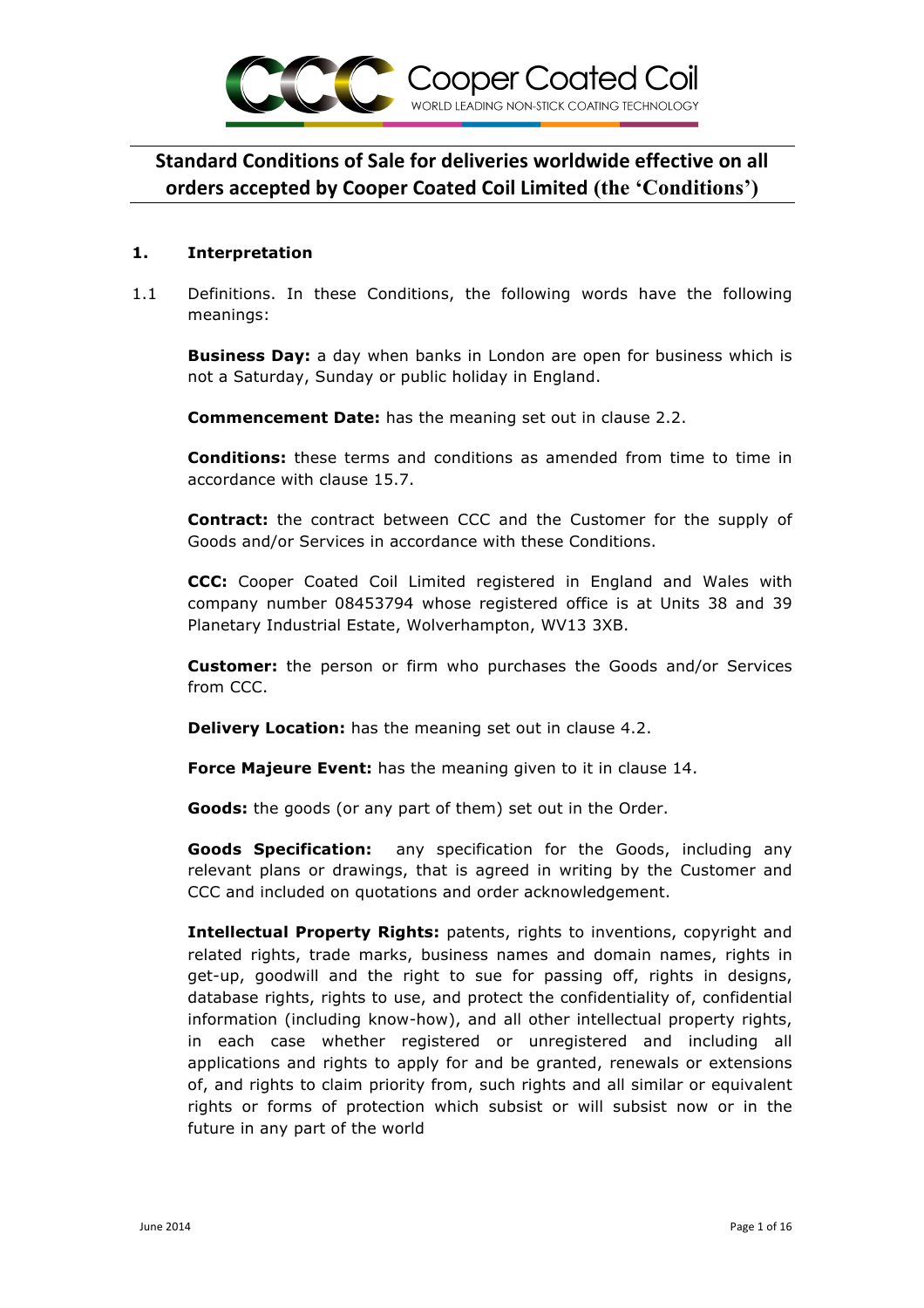

**Order:** the Customer's order for the supply of Goods and/or Services, as set out in the Customer's purchase order form, or the Customer's written acceptance of CCC's quotation as the case may be.

**Services:** the services, including the Deliverables, supplied by CCC to the Customer as set out in the Service Specification below.

**Service Specification:** the description or specification for the Services provided in writing by CCC to the Customer.

#### **2. Basis of contract**

- 2.1 The Order constitutes an offer by the Customer to purchase Goods and/or Services in accordance with these Conditions.
- 2.2 The Order shall only be deemed to be accepted when CCC issues written acceptance of the Order at which point and on which date the Contract shall come into existence (**Commencement Date**).
- 2.3 The Contract constitutes the entire agreement between the parties. The Customer acknowledges that it has not relied on any statement, promise, representation, assurance or warranty made or given by or on behalf of CCC which is not set out in the Contract.
- 2.4 Any samples, drawings, descriptive matter or advertising issued by CCC and any descriptions of the Goods or illustrations or descriptions of the Services contained in CCC's catalogues or brochures are issued or published for the sole purpose of giving an approximate idea of the Services and/or Goods described in them. They shall not form part of the Contract or have any contractual force.
- 2.5 These Conditions apply to the Contract to the exclusion of any other terms that the Customer seeks to impose or incorporate, or which are implied by trade, custom, practice or course of dealing.
- 2.6 Any quotation given by CCC shall not constitute an offer, and is only valid for the period stated in the quotation or if no date is specified a period of 20 Business Days from its date of issue.
- 2.7 All of these Conditions shall apply to the supply of both Goods and Services except where application to one or the other is specified.
- 2.8 Any typographical, clerical or other errors or omission in any sales literature, quotations, acceptance of offer, invoice or other document or information issued by CCC shall be subject to correction without liability on the part of CCC.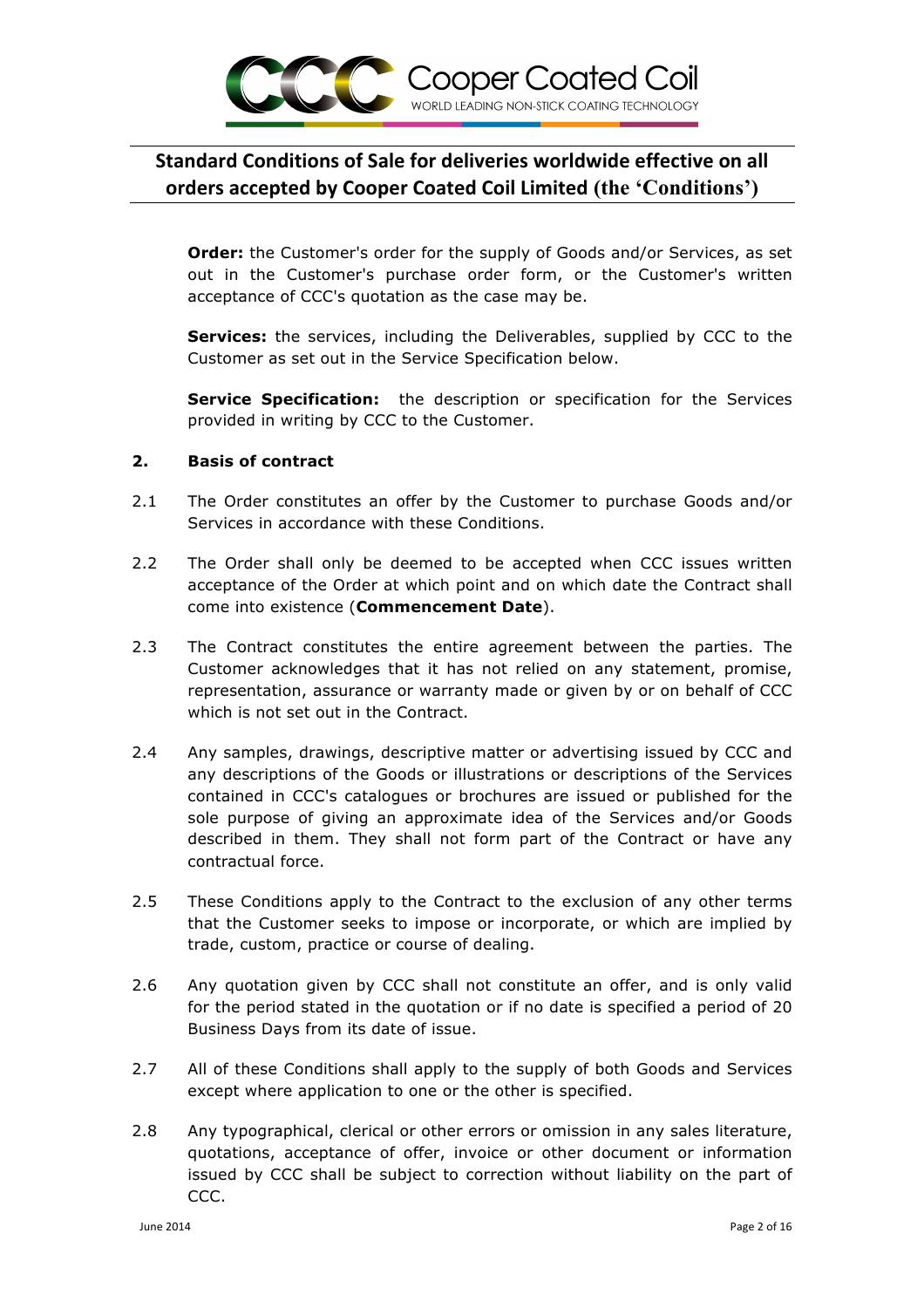

2.9 No order which has been accepted by CCC may be cancelled by the Customer except with the agreement in writing of CCC on the terms that the Customer shall indemnify CCC in full against all loss (including the cost of all labour and materials used), damages, charges and expenses incurred by CCC as a result of cancellation.

## **3. Goods**

- 3.1 The Goods are described in any applicable Goods Specification.
- 3.2 To the extent that Goods are to be manufactured in accordance with a Goods Specification supplied by the Customer, the Customer shall indemnify CCC against all liabilities, costs, expenses, damages and losses (including any direct, indirect or consequential losses, loss of profit, loss of reputation and all interest, penalties and legal and other professional costs and expenses) suffered or incurred by CCC in connection with any claim made against CCC for actual or alleged infringement of a third party's intellectual property rights arising out of or in connection with CCC's use of the Goods Specification. This clause 3.2 shall survive termination of the Contract.
- 3.3 CCC reserves the right to amend the Goods Specification if required by any applicable statutory or regulatory requirements.

## **4. Delivery of Goods**

- 4.1 CCC shall ensure that:
	- (a) each delivery of the Goods is accompanied by a delivery note which shows the date of the Order, all relevant Customer and CCC reference numbers, the type and quantity of the Goods (including the code number of the Goods, where applicable) and special storage instructions (if any); and
	- (b) the Customer may return packaging, however CCC will only accept the return of packaging when this has been agreed in advance and at the Customer's expense.
- 4.2 CCC shall deliver the Goods to the location set out in the Order or such other location as the parties may agree (**Delivery Location**) at any time after CCC notifies the Customer that the Goods are ready.
- 4.3 Delivery of the Goods shall be completed on the Goods' arrival at the Delivery Location.
- 4.4 Any dates quoted for delivery of the Goods are approximate only, and the time of delivery is not of the essence. CCC shall not be liable for any delay in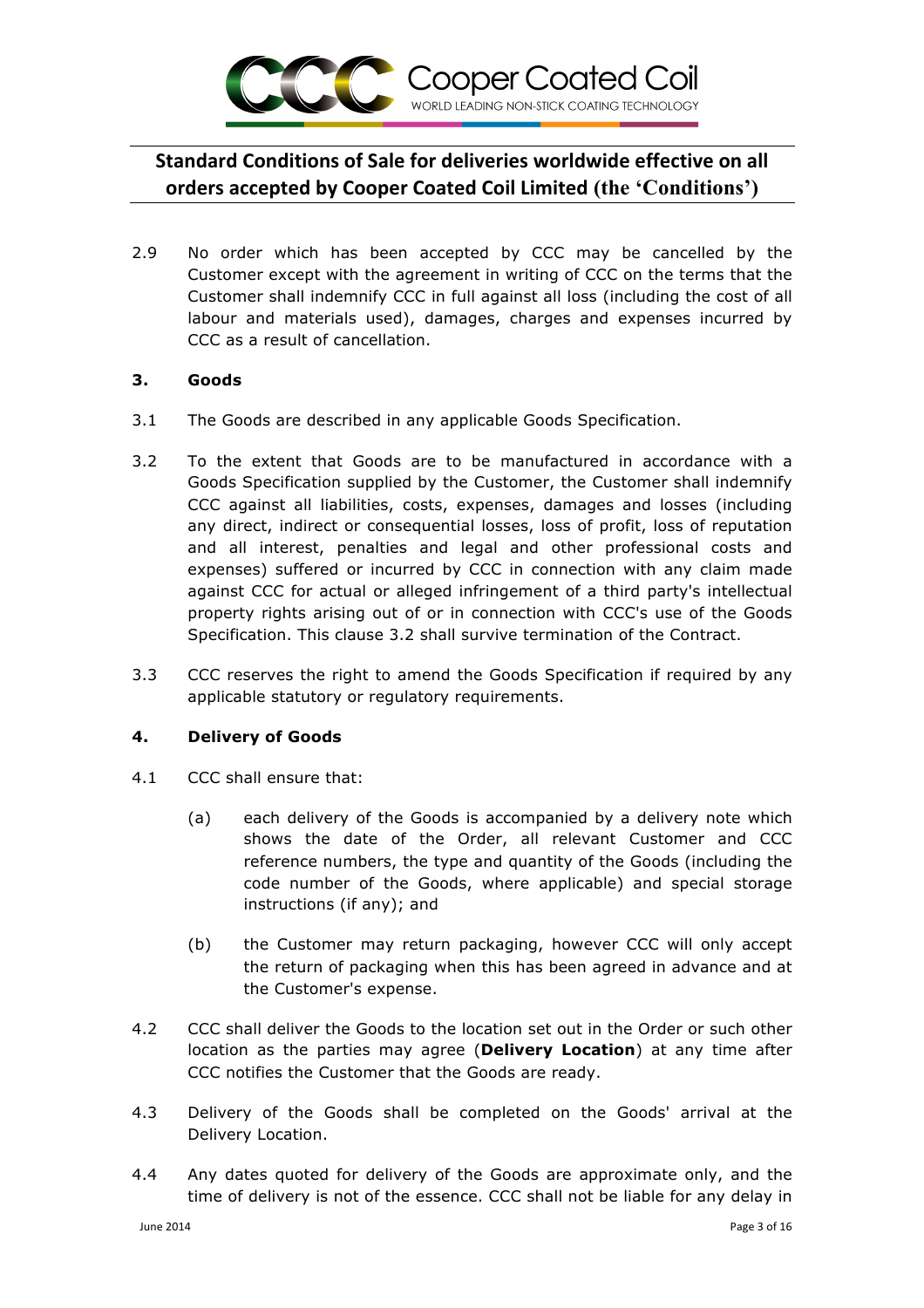

delivery of the Goods that is caused by a Force Majeure Event or the Customer's failure to provide CCC with adequate delivery instructions or any other instructions that are relevant to the supply of the Goods.

- 4.5 If CCC fails to deliver the Goods, its liability shall be limited to the costs and expenses incurred by the Customer in obtaining replacement goods of similar description and quality in the cheapest market available, less the price of the Goods. CCC shall have no liability for any failure to deliver the Goods to the extent that such failure is caused by a Force Majeure Event the Customer's failure to provide CCC with adequate delivery instructions for the Goods or any relevant instruction related to the supply of the Goods.
- 4.6 If the Customer fails to accept or take delivery of the Goods within 3 Business Days of CCC notifying the Customer that the Goods are ready, then except where such failure or delay is caused by a Force Majeure Event or by CCC's failure to comply with its obligations under the Contract in respect of the Goods:
	- (a) delivery of the Goods shall be deemed to have been completed at 9.00 am on the third Business Day following the day on which CCC notified the Customer that the Goods were ready; and
	- (b) CCC shall store the Goods until delivery takes place, and charge the Customer for all related costs and expenses (including insurance).
- 4.7 If 30 Business Days after CCC notified the Customer that the Goods were ready for delivery the Customer has not accepted delivery of them, CCC may resell or otherwise dispose of part or all of the Goods and, after deducting reasonable storage and selling costs, account to the Customer for any excess over the price of the Goods or charge the Customer for any shortfall below the price of the Goods.
- 4.8 The Customer shall not be entitled to reject the Goods if CCC delivers up to and including the percentage set out in the quotation, or if no percentage is specified, 10 per cent more or less than the quantity of Goods ordered, but a pro-rata adjustment shall be made to the Order invoice on receipt of notice from the Customer that the wrong quantity of Goods was delivered.
- 4.9 CCC may deliver the Goods by instalments, which shall be invoiced and paid for separately. Each instalment shall constitute a separate contract. Any delay in delivery or defect in an instalment shall not entitle the Customer to cancel any other instalment.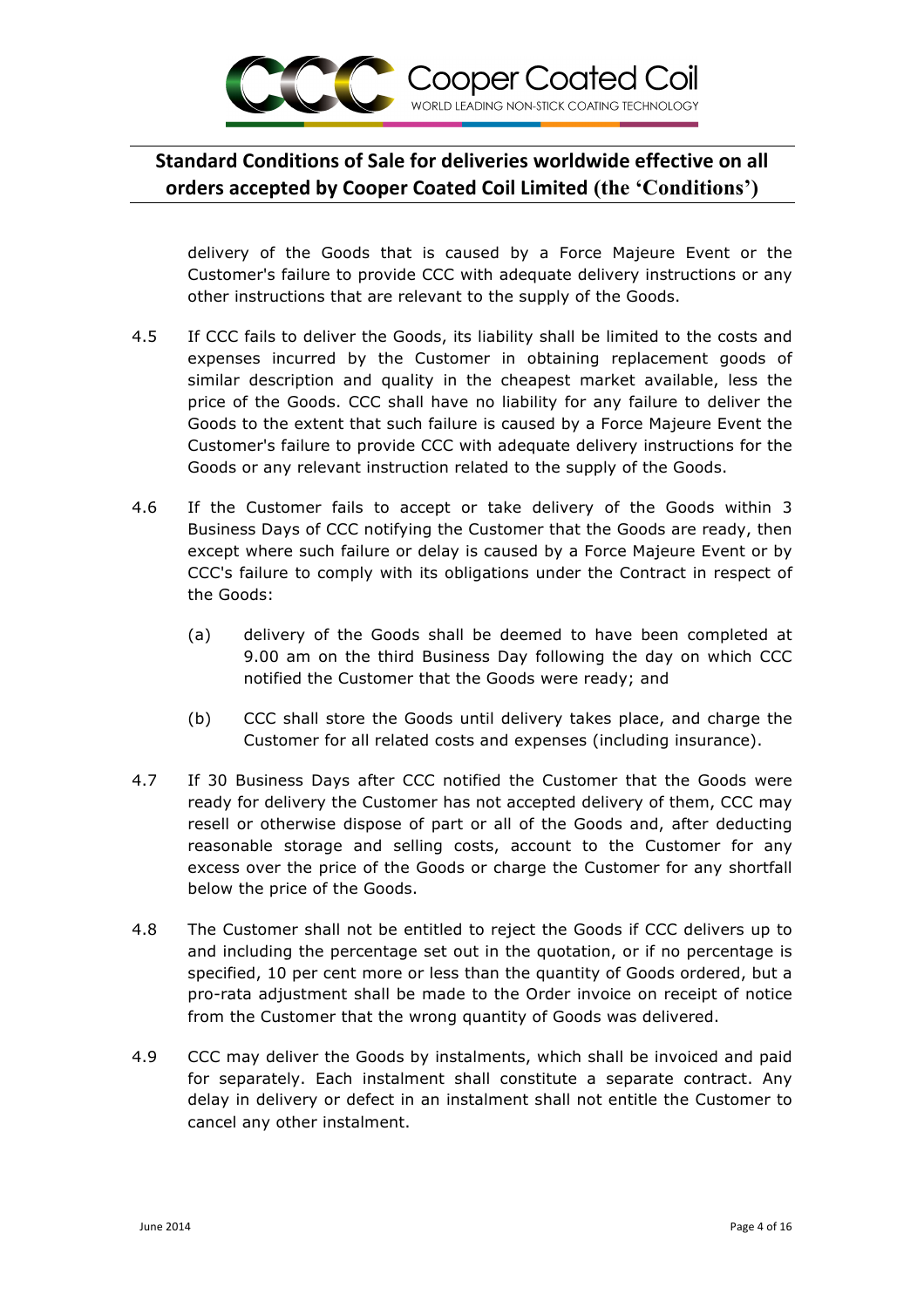

#### **5. Quality of Goods**

- 5.1 CCC warrants that on delivery, and for a period of 12 months from the date of delivery (**warranty period**), the Goods shall:
	- (a) conform in all material respects with their description and any applicable Goods Specification; and
	- (b) be free from material defects in design, material and workmanship;
- 5.2 Subject to clause 5.3, if:
	- (a) the Customer gives notice in writing during the warranty period within a reasonable time of discovery that some or all of the Goods do not comply with the warranty set out in clause 5.1;
	- (b) CCC is given a reasonable opportunity of examining such Goods; and
	- (c) the Customer (if asked to do so by CCC) returns such Goods to CCC's place of business at CCC's cost,

CCC shall, at its option, replace the defective Goods, or refund the price of the defective Goods in full.

- 5.3 CCC shall not be liable for the Goods' failure to comply with the warranty in clause 5.1 if:
	- (a) the Customer makes any further use of such Goods after giving a notice in accordance with clause 5.2;
	- (b) the defect arises because the Customer failed to follow CCC's oral or written instructions as to the storage, installation, commissioning, use or maintenance of the Goods or (if there are none) good trade practice;
	- (c) the defect arises as a result of CCC following any drawing, design or Goods Specification supplied by the Customer;
	- (d) the Customer alters or repairs such Goods without the written consent of CCC;
	- (e) the defect arises as a result of a process applied to the Goods after their delivery;
	- (f) the defect arises as a result of fair wear and tear, wilful damage, negligence, or abnormal working conditions;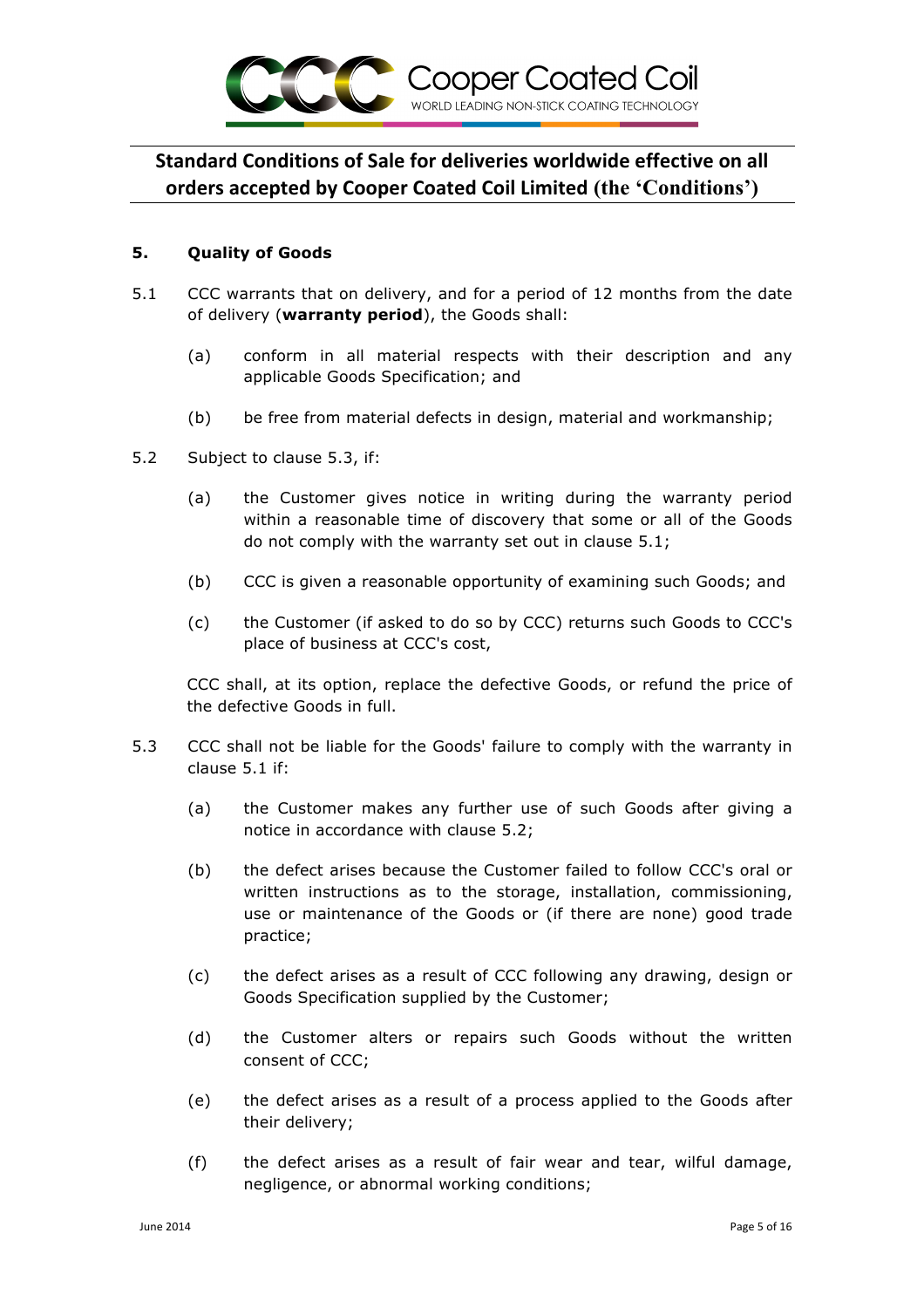

- (g) the Goods differ from their description or the Goods Specification as a result of changes made to ensure they comply with applicable statutory or regulatory standards.
- (h) the defect has been disclosed to the Customer on or shortly after delivery and the Customer has not been charged (or has been issued a refund) for that part of the Goods.
- 5.4 Except as provided in this clause 5, CCC shall have no liability to the Customer in respect of the Goods' failure to comply with the warranty set out in clause 5.1.
- 5.5 The terms of these Conditions shall apply to any repaired or replacement Goods supplied by CCC under clause 5.2.

#### **6. Title and risk**

- 6.1 The risk in the Goods shall pass to the Customer on completion of delivery.
- 6.2 Title to the Goods shall not pass to the Customer until CCC has received payment in full (in cash or cleared funds) for:
	- (a) the Goods; and
	- (b) any other goods that CCC has supplied to the Customer.
- 6.3 Until title to the Goods has passed to the Customer, the Customer shall:
	- (a) hold the Goods on a fiduciary basis as CCC's bailee;
	- (b) store the Goods separately from all other goods held by the Customer so that they remain readily identifiable as CCC's property;
	- (c) not remove, deface or obscure any identifying mark or packaging on or relating to the Goods;
	- (d) maintain the Goods in satisfactory condition and keep them insured against all risks for their full price on CCC's behalf from the date of delivery;
	- (e) notify CCC immediately if it becomes subject to any of the events listed in clause 13.1(b) to clause 13.1(m); and
	- (f) give CCC such information relating to the Goods as CCC may require from time to time, including but not limited to, access to production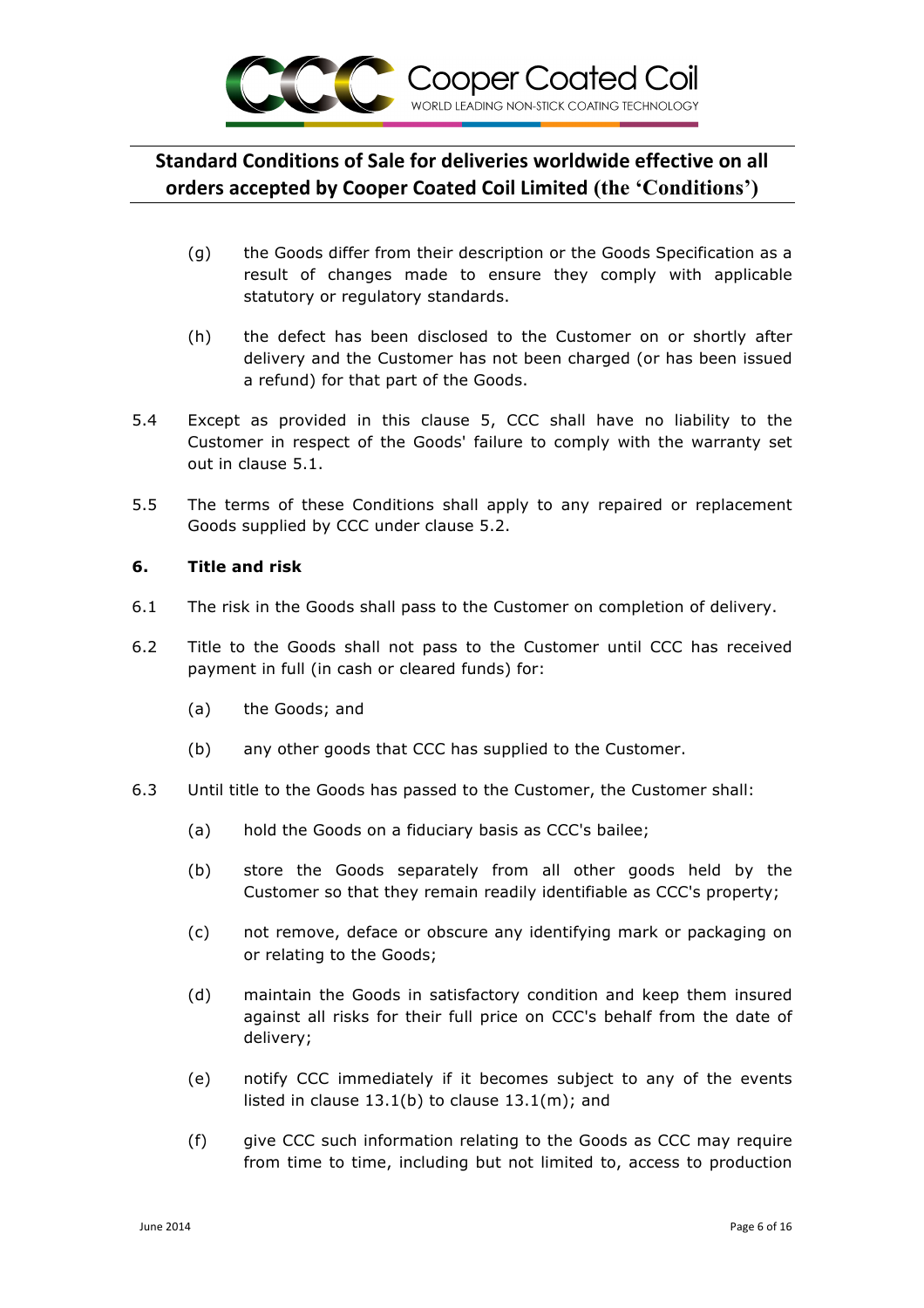

records and any other information required to identify products created from the Goods.

but the Customer may resell or use the Goods in the ordinary course of its business.

6.4 If before title to the Goods passes to the Customer the Customer becomes subject to any of the events listed in clause 13.1(b) to clause 13.1(m), or CCC reasonably believes that any such event is about to happen and notifies the Customer accordingly, then, provided the Goods have not been resold, or irrevocably incorporated into another product, and without limiting any other right or remedy CCC may have, CCC may at any time require the Customer to deliver up the Goods and, if the Customer fails to do so promptly, enter any premises of the Customer or of any third party where the Goods are stored in order to recover them.

#### **7. Supply of Services**

- 7.1 CCC shall provide the Services to the Customer in accordance with the Service Specification in all material respects.
- 7.2 CCC shall use all reasonable endeavours to meet any performance dates for the Services specified in the quotation, but any such dates shall be estimates only and time shall not be of the essence for the performance of the Services.
- 7.3 CCC shall have the right to make any changes to the Services which are necessary to comply with any applicable law or safety requirement, or which do not materially affect the nature or quality of the Services, and CCC shall notify the Customer in any such event.
- 7.4 CCC warrants to the Customer that the Services will be provided using reasonable care and skill.

#### **8. Customer's obligations**

- 8.1 The Customer shall:
	- (a) ensure that the terms of the Order and (if submitted by the Customer) the Goods Specification and Service Specification are complete and accurate;
	- (b) co-operate with CCC in all matters relating to the Services; and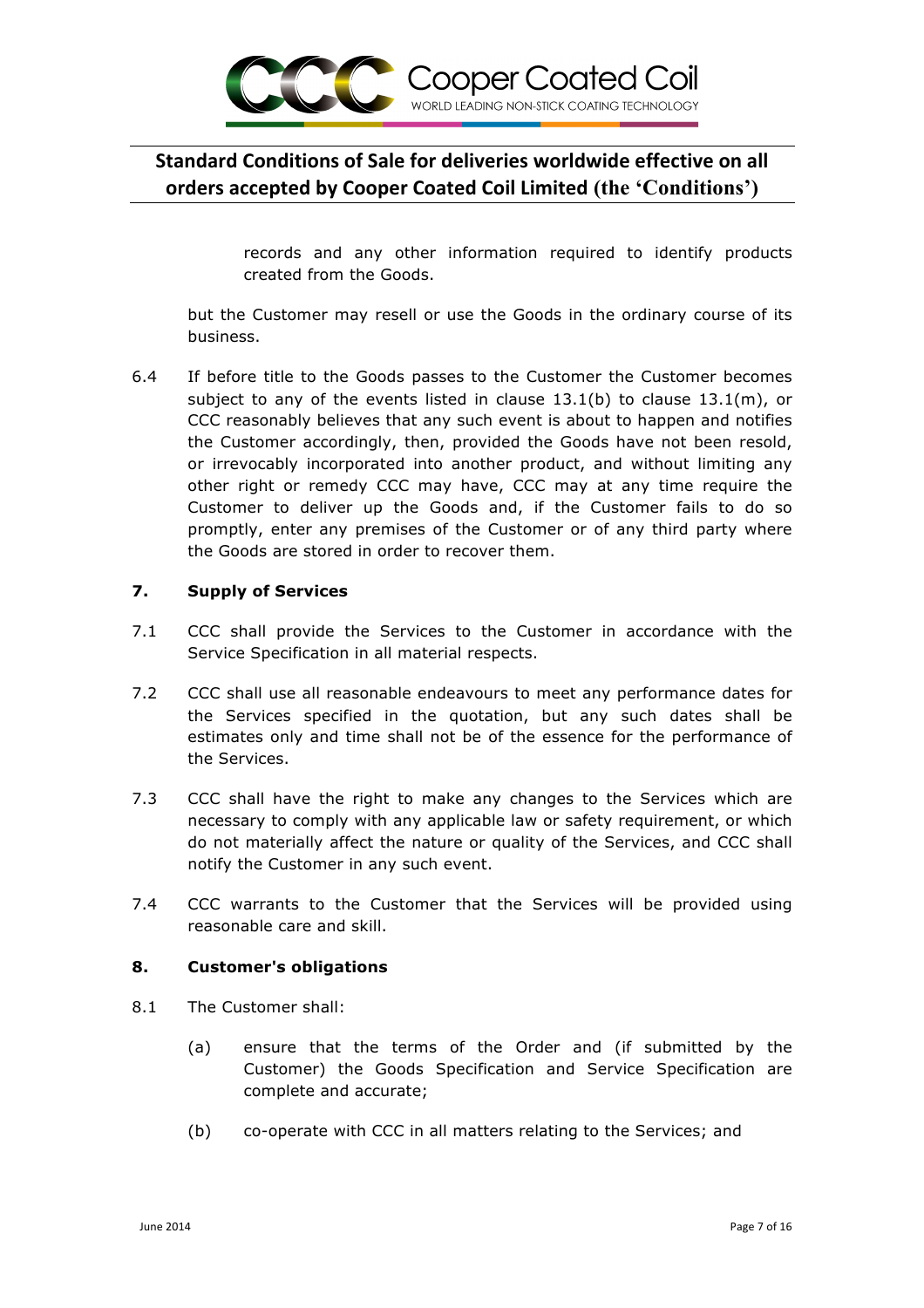

- (c) provide CCC with such information and materials as CCC may reasonably require to supply the Services, and ensure that such information is accurate in all material respects.
- 8.2 If CCC's performance of any of its obligations in respect of the Services is prevented or delayed by any act or omission by the Customer or failure by the Customer to perform any relevant obligation (**Customer Default**):
	- (a) CCC shall without limiting its other rights or remedies have the right to suspend performance of the Services until the Customer remedies the Customer Default, and to rely on the Customer Default to relieve it from the performance of any of its obligations to the extent the Customer Default prevents or delays CCC's performance of any of its obligations;
	- (b) CCC shall not be liable for any costs or losses sustained or incurred by the Customer arising directly or indirectly from CCC's failure or delay to perform any of its obligations as set out in this clause 8.2; and
	- (c) the Customer shall reimburse CCC on written demand for any costs or losses sustained or incurred by CCC arising directly or indirectly from the Customer Default.

## **9. Charges and payment**

- 9.1 The price for Goods and Services shall be the price set out in the quotation or, if no price is quoted, the price set out in CCC's published price list as at the date of delivery. The price of the Goods is, unless otherwise stated in the quotation, inclusive of all costs and charges of packaging, insurance, transport of the Goods.
- 9.2 CCC reserves the right to increase the price of the Goods and Services, by giving notice to the Customer at any time up to 30 days before delivery, to reflect any increase in the cost of the Goods or Services to CCC that is due to:
	- (a) any factor beyond the control of CCC (including foreign exchange fluctuations, increases in taxes and duties, and increases in labour, materials and other manufacturing costs);
	- (b) any request by the Customer to change the delivery date(s), quantities or types of Goods ordered, or the Goods Specification or Services Specification; or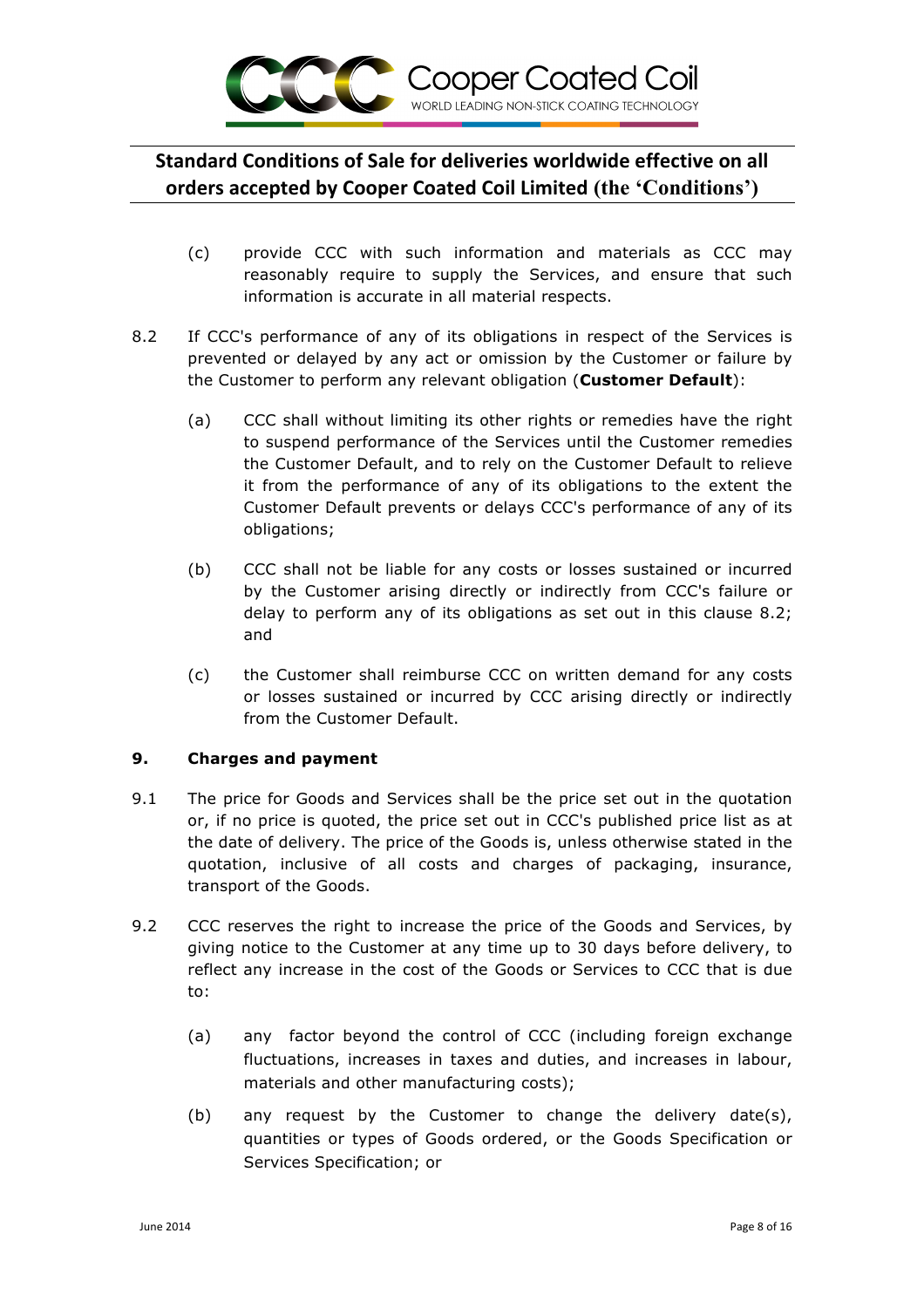

- (c) any delay caused by any instructions of the Customer in respect of the Goods or Services or failure of the Customer to give CCC adequate or accurate information or instructions in respect of the Goods or Services.
- 9.3 In respect of Goods, CCC shall invoice the Customer on or at any time after completion of delivery. In respect of Services, CCC shall invoice the Customer on completion of performance of the Services.
- 9.4 Unless otherwise agreed, the Customer shall pay each invoice submitted by CCC:
	- (a) within 30 days of the date of the invoice; and
	- (b) in full and in cleared funds to a bank account nominated in writing by CCC, and

time for payment shall be of the essence of the Contract.

- 9.5 All amounts payable by the Customer under the Contract are exclusive of amounts in respect of value added tax chargeable from time to time (**VAT**). Where any taxable supply for VAT purposes is made under the Contract by CCC to the Customer, the Customer shall, on receipt of a valid VAT invoice from CCC, pay to CCC such additional amounts in respect of VAT as are chargeable on the supply of the Services or Goods at the same time as payment is due for the supply of the Services or Goods.
- 9.6 If the Customer fails to make any payment due to CCC under the Contract by the due date for payment, then the Customer shall pay interest on the overdue amount at the rate of 4% per annum above Royal Bank of Scotland Plc's base rate from time to time. Such interest shall accrue on a daily basis from the due date until actual payment of the overdue amount, whether before or after judgment. The Customer shall pay the interest together with the overdue amount.
- 9.7 The Customer shall pay all amounts due under the Contract in full without any set-off, counterclaim, deduction or withholding except as required by law. CCC may, without limiting its other rights or remedies, set off any amount owing to it by the Customer against any amount payable by CCC to the Customer.

## **10. Intellectual property rights**

10.1 All Intellectual Property Rights in or arising out of or in connection with the Services shall be owned by CCC.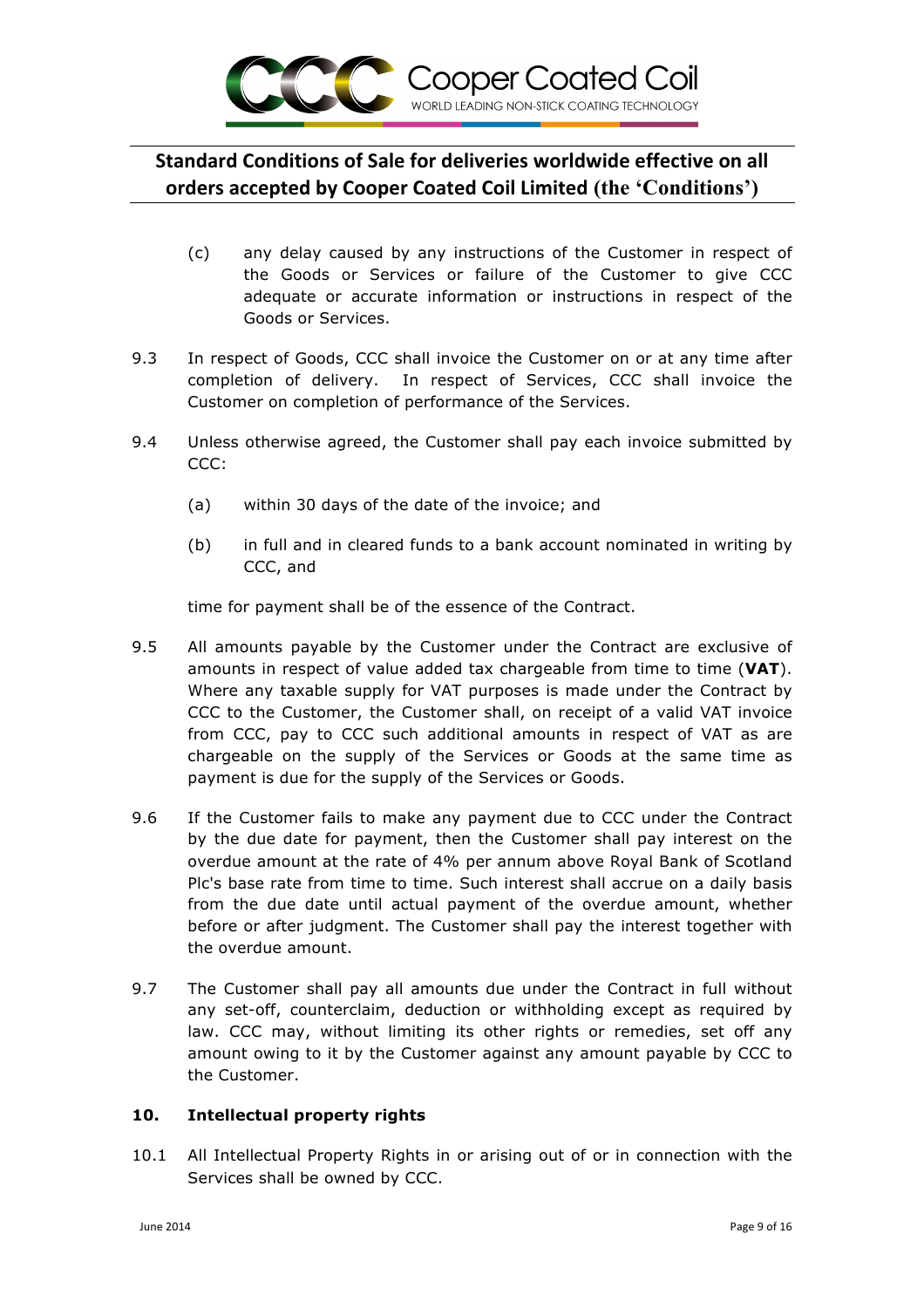

10.2 The Customer acknowledges that, in respect of any third party Intellectual Property Rights in the Services, the Customer's use of any such Intellectual Property Rights is conditional on CCC obtaining a written licence from the relevant licensor on such terms as will entitle CCC to license such rights to the Customer.

## **11. Confidentiality**

A party (**receiving party**) shall keep in strict confidence all technical or commercial know-how, specifications, inventions, processes or initiatives which are of a confidential nature and have been disclosed to the receiving party by the other party (**disclosing party**), its employees, agents or subcontractors, and any other confidential information concerning the disclosing party's business, its products and services which the receiving party may obtain. The receiving party shall only disclose such confidential information to those of its employees, agents and subcontractors who need to know it for the purpose of discharging the receiving party's obligations under the Contract, and shall ensure that such employees, agents and subcontractors comply with the obligations set out in this clause as though they were a party to the Contract. The receiving party may also disclose such of the disclosing party's confidential information as is required to be disclosed by law, any governmental or regulatory authority or by a court of competent jurisdiction. This clause 11 shall survive termination of the Contract.

## **12. Limitation of liability: THE CUSTOMER'S ATTENTION IS PARTICULARLY DRAWN TO THIS CLAUSE**

- 12.1 Nothing in these Conditions shall limit or exclude CCC's liability for:
	- (a) death or personal injury caused by its negligence, or the negligence of its employees, agents or subcontractors;
	- (b) fraud or fraudulent misrepresentation;
	- (c) breach of the terms implied by section 2 of the Supply of Goods and Services Act 1982 (title and quiet possession);
	- (d) breach of the terms implied by section 12 of the Sale of Goods Act 1979 (title and quiet possession); or
	- (e) any matter in respect of which it would be unlawful for CCC to exclude or restrict liability.

12.2 Subject to clause 12.1: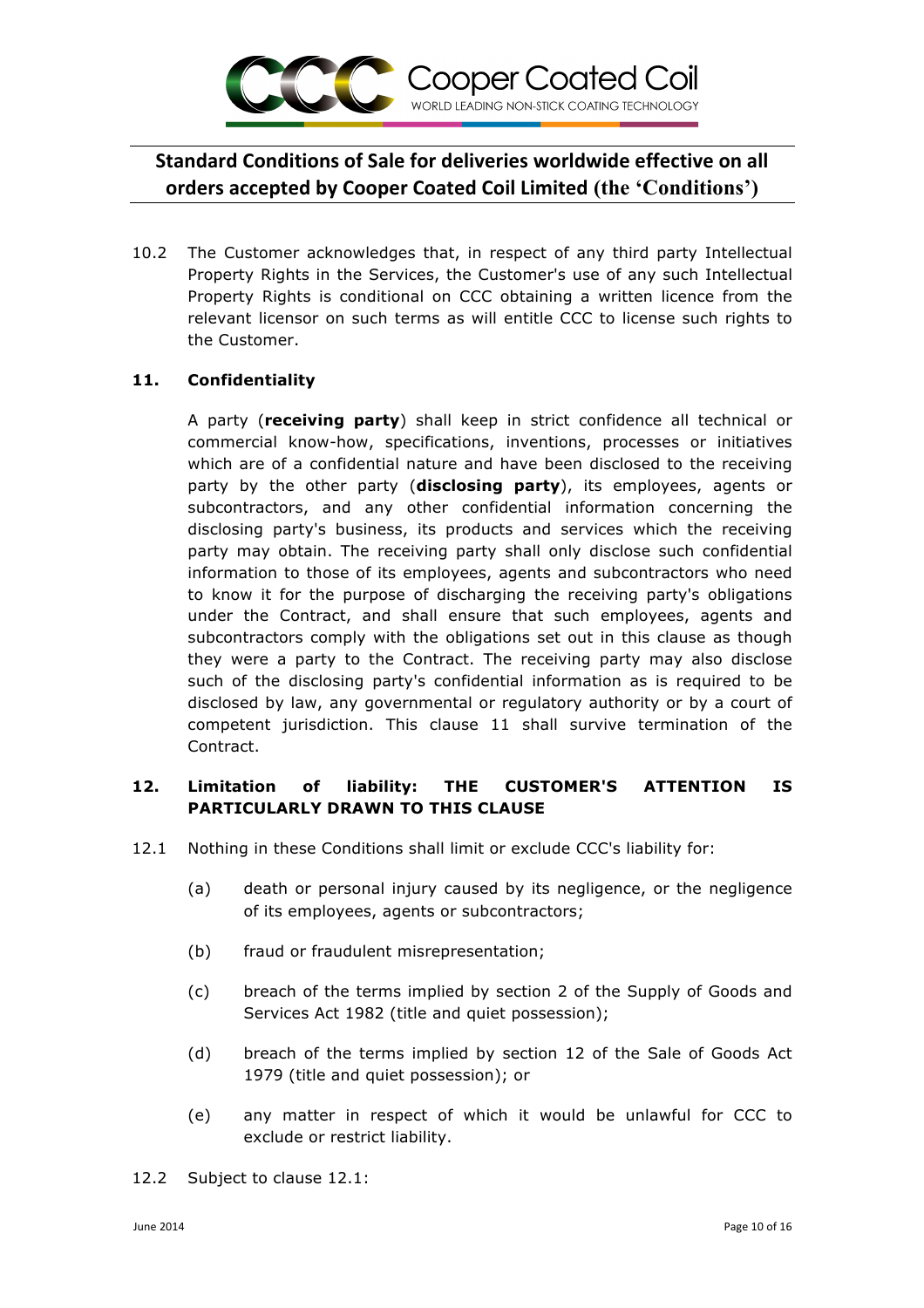

- (a) CCC shall under no circumstances whatever be liable to the Customer, whether in contract, tort (including negligence), breach of statutory duty, or otherwise, for any:
	- (i) loss of profit;
	- (ii) loss of goodwill;
	- (iii) loss of business;
	- (iv) loss of business opportunity;
	- (v) loss of anticipated savings; or
	- (vi) any special indirect or consequential loss arising under or in connection with the Contract;
- (b) CCC's total liability to the Customer in respect of all other losses arising under or in connection with the Contract, whether in contract, tort (including negligence), breach of statutory duty, or otherwise, shall in no circumstances exceed 100% of the price of the Goods and/or Services.
- 12.3 The terms implied by sections 13 to 15 of the Sale of Goods Act 1979 and the terms implied by sections 3 to 5 of the Supply of Goods and Services Act 1982 are, to the fullest extent permitted by law, excluded from the Contract.
- 12.4 For the avoidance of doubt, CCC makes no warranty or representations as to the suitability of the Goods and/or Services for any purpose of the Customer, whether known to CCC or not. CCC shall not be liable for the unsuitability of any Goods and/or Services for the Customer's purposes.
- 12.5 The information set out in the Goods Specification and Services Specification relates to the Goods and Deliverables as tested by CCC using British Standards or equivalent testing methods. If the Goods are used or moulded under different conditions, they may not perform in the manner described. CCC shall have no liability in this case. CCC will accordingly provide samples on request, free of charge for the Customer to carry out its own test as to suitability of the Goods or Deliverables for its purposes to use in the intended environment.
- 12.6 This clause 12 shall survive termination of the Contract.

## **13. Termination**

13.1 Without limiting its other rights or remedies, each party may terminate the Contract with immediate effect by giving written notice to the other party if: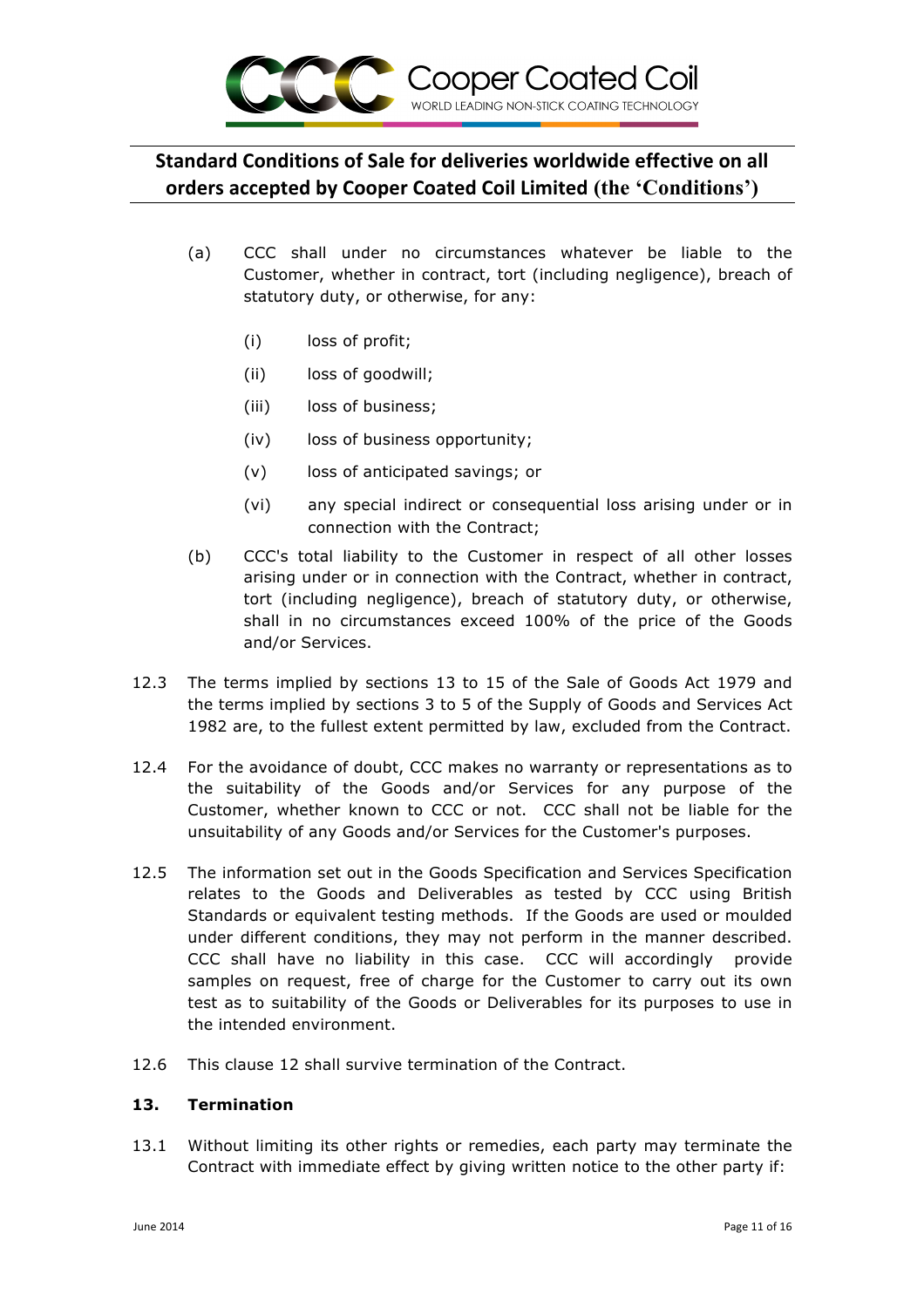

- (a) the other party commits a material breach of its obligations under this Contract and (if such breach is remediable) fails to remedy that breach within 30 days after receipt of notice in writing to do so;
- (b) the other party suspends, or threatens to suspend, payment of its debts or is unable to pay its debts as they fall due or admits inability to pay its debts or (being a company or limited liability partnership) is deemed unable to pay its debts within the meaning of section 123 of the Insolvency Act 1986 or (being an individual) is deemed either unable to pay its debts or as having no reasonable prospect of so doing, in either case, within the meaning of section 268 of the Insolvency Act 1986 or (being a partnership) has any partner to whom any of the foregoing apply;
- (c) the other party commences negotiations with all or any class of its creditors with a view to rescheduling any of its debts, or makes a proposal for or enters into any compromise or arrangement with its creditors other than (where a company) for the sole purpose of a scheme for a solvent amalgamation of that other party with one or more other companies or the solvent reconstruction of that other party;
- (d) a petition is filed, a notice is given, a resolution is passed, or an order is made, for or in connection with the winding up of the other party (being a company) other than for the sole purpose of a scheme for a solvent amalgamation of the other party with one or more other companies or the solvent reconstruction of that other party;
- (e) the other party (being an individual) is the subject of a bankruptcy petition or order;
- (f) a creditor or encumbrancer of the other party attaches or takes possession of, or a distress, execution, sequestration or other such process is levied or enforced on or sued against, the whole or any part of its assets and such attachment or process is not discharged within 14 days;
- (g) an application is made to court, or an order is made, for the appointment of an administrator or if a notice of intention to appoint an administrator is given or if an administrator is appointed over the other party (being a company);
- (h) the holder of a qualifying charge over the assets of the other party (being a company) has become entitled to appoint or has appointed an administrative receiver;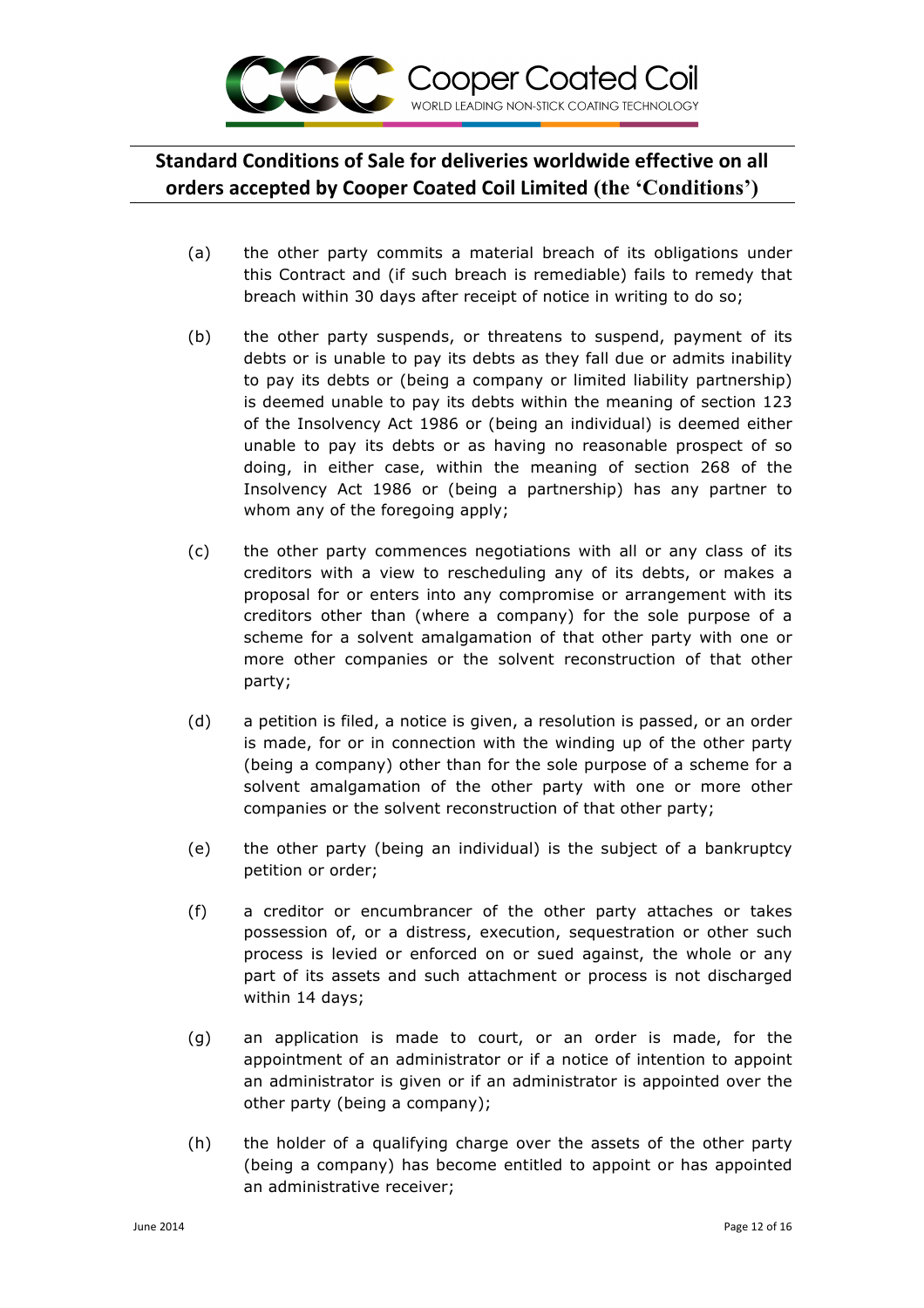

- (i) a person becomes entitled to appoint a receiver over the assets of the other party or a receiver is appointed over the assets of the other party;
- (j) any event occurs, or proceeding is taken, with respect to the other party in any jurisdiction to which it is subject that has an effect equivalent or similar to any of the events mentioned in clause  $13.1(b)$  to clause  $13.1(i)$  (inclusive);
- (k) the other party suspends, threatens to suspend, ceases or threatens to cease to carry on, all or substantially the whole of its business;
- (l) the other party's financial position deteriorates to such an extent that in CCC's opinion the Customer's capability to adequately fulfil its obligations under the Contract has been placed in jeopardy; or
- (m) the other party (being an individual) dies or, by reason of illness or incapacity (whether mental or physical), is incapable of managing his own affairs or becomes a patient under any mental health legislation.
- 13.2 Without limiting its other rights or remedies, CCC may terminate the Contract with immediate effect by giving written notice to the Customer if the Customer fails to pay any amount due under this Contract on the due date for payment.
- 13.3 Without limiting its other rights or remedies, CCC may suspend the supply of Services or all further deliveries of Goods under the Contract or any other contract between the Customer and CCC if the Customer fails to pay any amount due under this Contract on the due date for payment, the Customer becomes subject to any of the events listed in clause 13.1(b) to clause 13.1(m), or CCC reasonably believes that the Customer is about to become subject to any of them.
- 13.4 On termination of the Contract for any reason:
	- (a) the Customer shall immediately pay to CCC all of CCC's outstanding unpaid invoices and interest and, in respect of Services supplied but for which no invoice has yet been submitted, CCC shall submit an invoice, which shall be payable by the Customer immediately on receipt;
	- (b) the accrued rights and remedies of the parties as at termination shall not be affected, including the right to claim damages in respect of any breach of the Contract which existed at or before the date of termination or expiry; and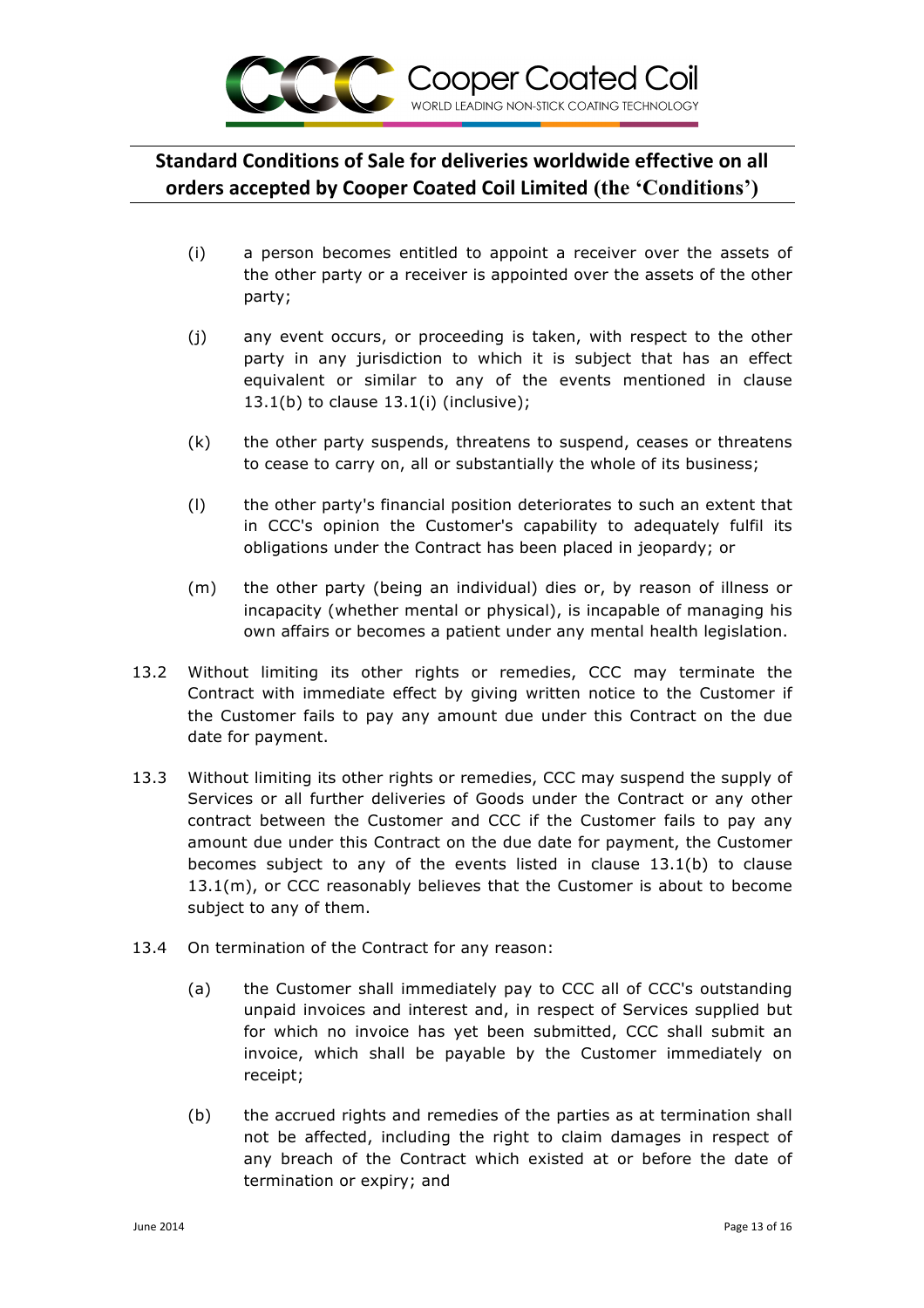

(c) clauses which expressly or by implication have effect after termination shall continue in full force and effect.

#### **14. Force majeure**

- 14.1 For the purposes of this Contract, **Force Majeure Event** means an event beyond the reasonable control of CCC including but not limited to strikes, lock-outs or other industrial disputes (whether involving the workforce of CCC or any other party), failure of a utility service or transport network, act of God, war, riot, civil commotion, malicious damage, compliance with any law or governmental order, rule, regulation or direction, accident, breakdown of plant or machinery, fire, flood, storm or default of suppliers or subcontractors.
- 14.2 CCC shall not be liable to the Customer as a result of any delay or failure to perform its obligations under this Contract as a result of a Force Majeure Event.

#### **15. General**

## 15.1 **Assignment and other dealings.**

- (a) CCC may at any time assign, transfer, mortgage, charge, subcontract or deal in any other manner with all or any of its rights under the Contract and may subcontract or delegate in any manner any or all of its obligations under the Contract to any third party.
- (b) The Customer shall not, without the prior written consent of CCC, assign, transfer, charge, subcontract, declare a trust over or deal in any other manner with all or any of its rights or obligations under the Contract.

#### 15.2 **Notices.**

- (a) Any notice or other communication given to a party under or in connection with this Contract shall be in writing, addressed to that party at its registered office (if it is a company) or its principal place of business (in any other case) or such other address as that party may have specified to the other party in writing in accordance with this clause, and shall be delivered personally or sent by prepaid firstclass post or other next working day delivery service, or by commercial courier, fax or e-mail.
- (b) A notice or other communication shall be deemed to have been received: if delivered personally, when left at the address referred to in clause 12.2(a); if sent by pre-paid first class post or other next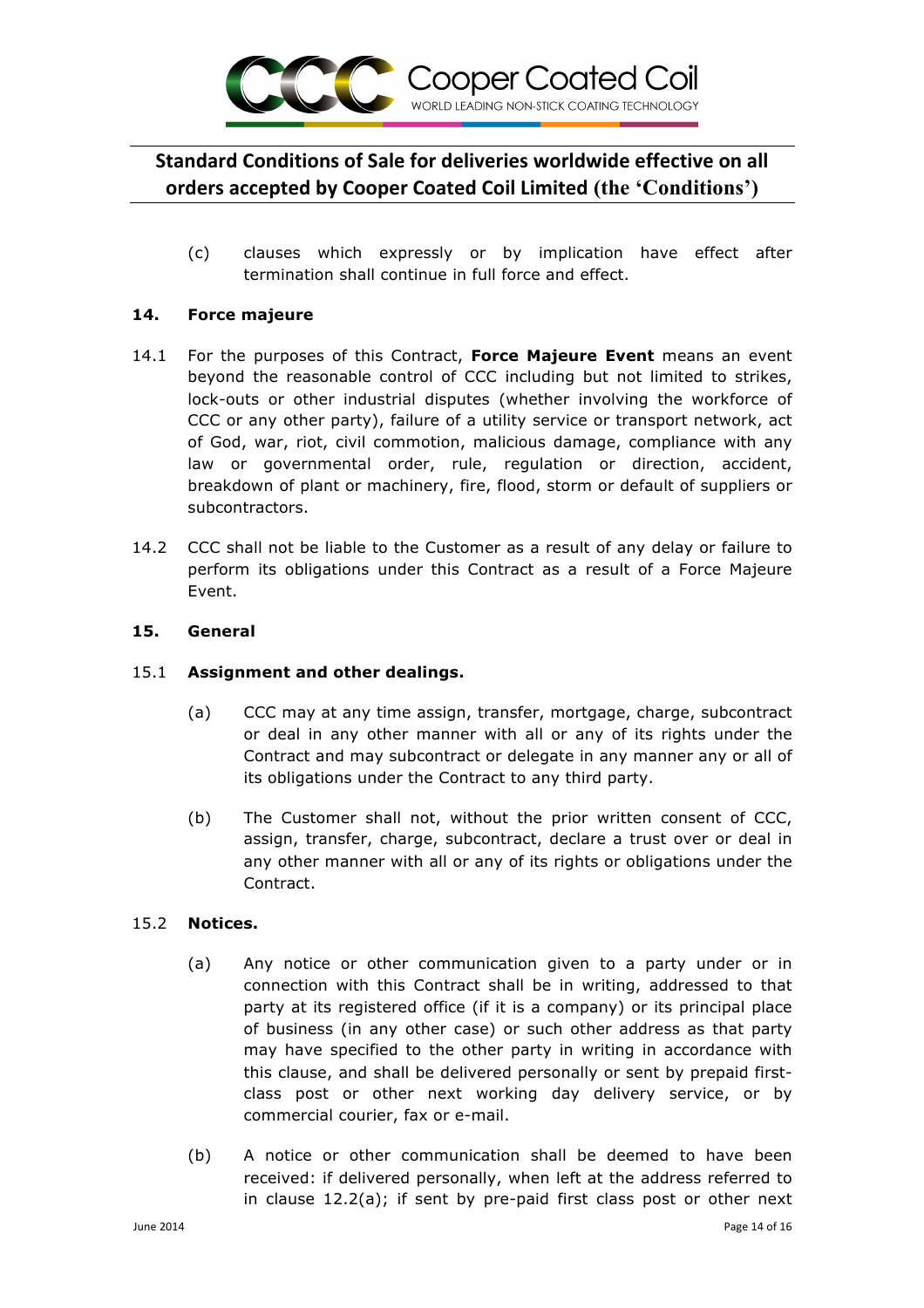

working day delivery service, at 9.00 am on the second Business Day after posting; if delivered by commercial courier, on the date and at the time that the courier's delivery receipt is signed; or, if sent by fax or e-mail, one Business Day after transmission.

(c) The provisions of this clause shall not apply to the service of any proceedings or other documents in any legal action

#### 15.3 **Severance.**

- (a) If any provision or part-provision of the Contract is or becomes invalid, illegal or unenforceable, it shall be deemed modified to the minimum extent necessary to make it valid, legal and enforceable. If such modification is not possible, the relevant provision or partprovision shall be deemed deleted. Any modification to or deletion of a provision or part-provision under this clause shall not affect the validity and enforceability of the rest of the Contract.
- (b) If [one party gives notice to the other of the possibility that] any provision or part-provision of this Contract is invalid, illegal or unenforceable, the parties shall negotiate in good faith to amend such provision so that, as amended, it is legal, valid and enforceable, and, to the greatest extent possible, achieves the intended commercial result of the original provision.
- 15.4 **Waiver.** A waiver of any right under the Contract or law is only effective if it is in writing and shall not be deemed to be a waiver of any subsequent breach or default. No failure or delay by a party in exercising any right or remedy under the Contract or by law shall constitute a waiver of that or any other right or remedy, nor prevent or restrict its further exercise of that or any other right or remedy. No single or partial exercise of such right or remedy shall prevent or restrict the further exercise of that or any other right or remedy.
- 15.5 **No partnership or agency.** Nothing in the Contract is intended to, or shall be deemed to, establish any partnership or joint venture between any of the parties, nor constitute either party the agent of another party for any purpose. Neither party shall have authority to act as agent for, or to bind, the other party in any way.
- 15.6 **Third parties.** A person who is not a party to the Contract shall not have any rights to enforce its terms.